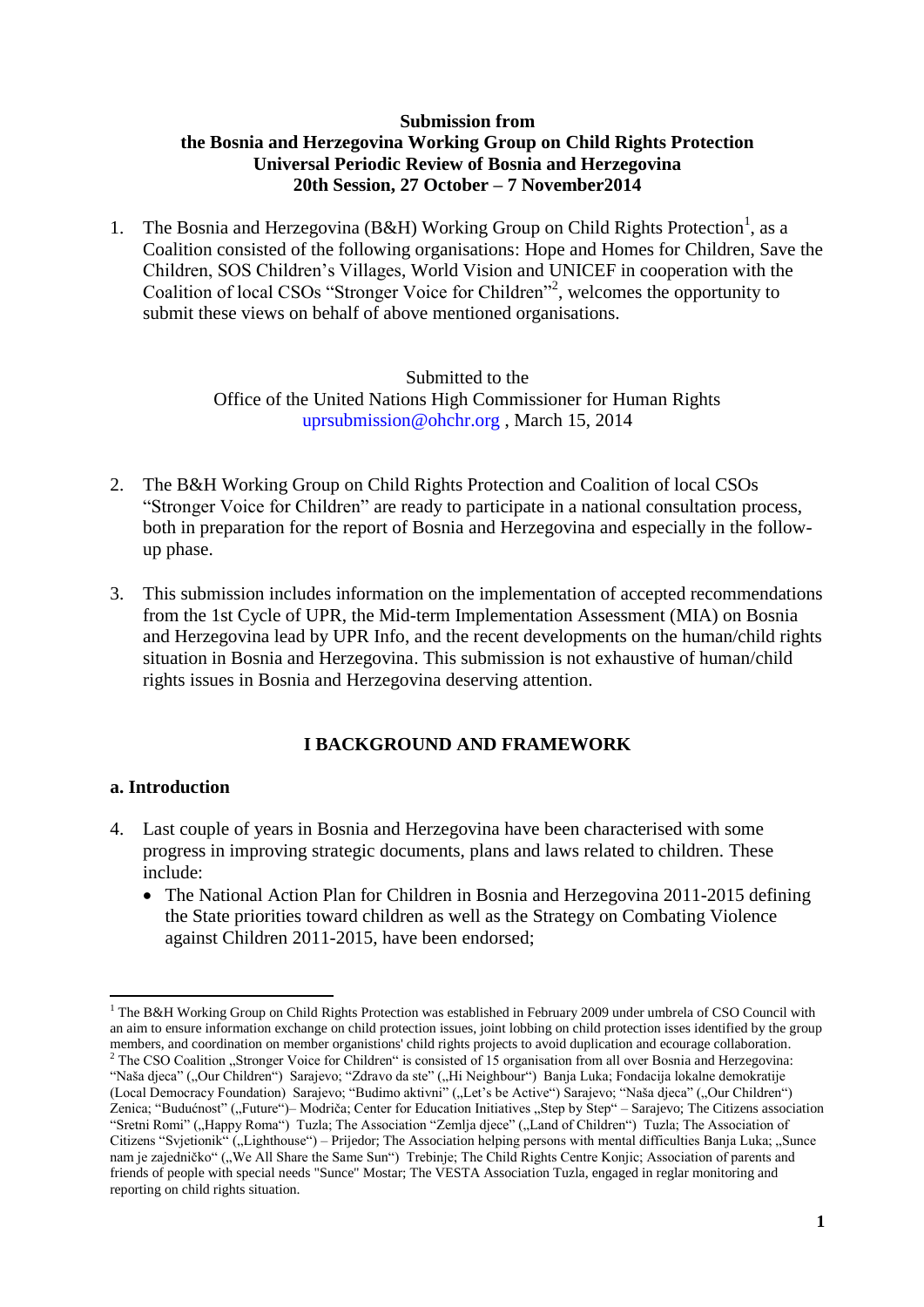- The Law on the state Single Birth Registry Number (JMBG) has been finally adopted in 2013;
- The Code of Ethical Research with Children and on Children in B&H.
- 5. Another major breakthrough in the promotion and protection of child rights in Bosnia and Herzegovina has been establishment of the Council for Children. Although the Council of Ministers of B&H has adopted a decision on establishment of the Council for Children on December 4, 2012 (decision no. 242/12) the first session of the Council for Children members was held on December 6, 2013.
- 6. Despite the signed Agreement on Cooperation between the Council of Ministers of Bosnia and Herzegovina and the civil society sector in Bosnia and Herzegovina (2007), which aims at strengthening Government's obligations and responsibilities in fulfilling their assumed roles and developing and creating public policies, civil society organisations (CSOs) are still faced with inadequate legislation and unfavourable legal position, although CSO have been major driving forces behind activities in the field.

### **II PROMOTION AND PROTECTION OF HUMAN/CHILD RIGHTS ON THE GROUND**

# **A. Implementation of international human rights obligations**

## **1. Equality and non-discrimination**

## **b. Roma children**

## **b.I Early marriage (Recommendations no. 30, 36, 108, not implemented)**

- 7. According to results from the MICS4 survey<sup>3</sup>, over one-third of Roma women aged 15-19 are currently married (38%), while this percentage was lower for men of the same age (13%). Almost one half of Roma women aged 20-49 were married before age 18 (48%).
- 8. The percentage of women and men was higher among those with no formal education (53% for women and 20% for men) compared to women and men with secondary or higher education (20% for women and 10% for men). The percentage of women aged 15-19 who are currently married was higher amongst women in the poorest wealth quintile (46%) compared to women in the richest wealth quintile (29%).
- 9. Recommendations:

1

Promote accessibility and availability of education for Roma children and remove barriers leading to early drop out of school/early marriage by addressing external factors like poverty, education level, and violence by raising awareness among Roma women on human/children rights, education, gender equality and early marriage.

<sup>&</sup>lt;sup>3</sup> The Multiple Indicator Cluster Survey (MICS) is an international household survey programme developed by the UNICEF. MICS provides up-to-date information on the situation of children and women and measures key indicators that allow countries to monitor progress towards the Millennium Development Goals (MDGs) and other internationally agreed upon commitments. The Bosnia and Herzegovina MICS4 (for 2011–2012) was published in February, 2013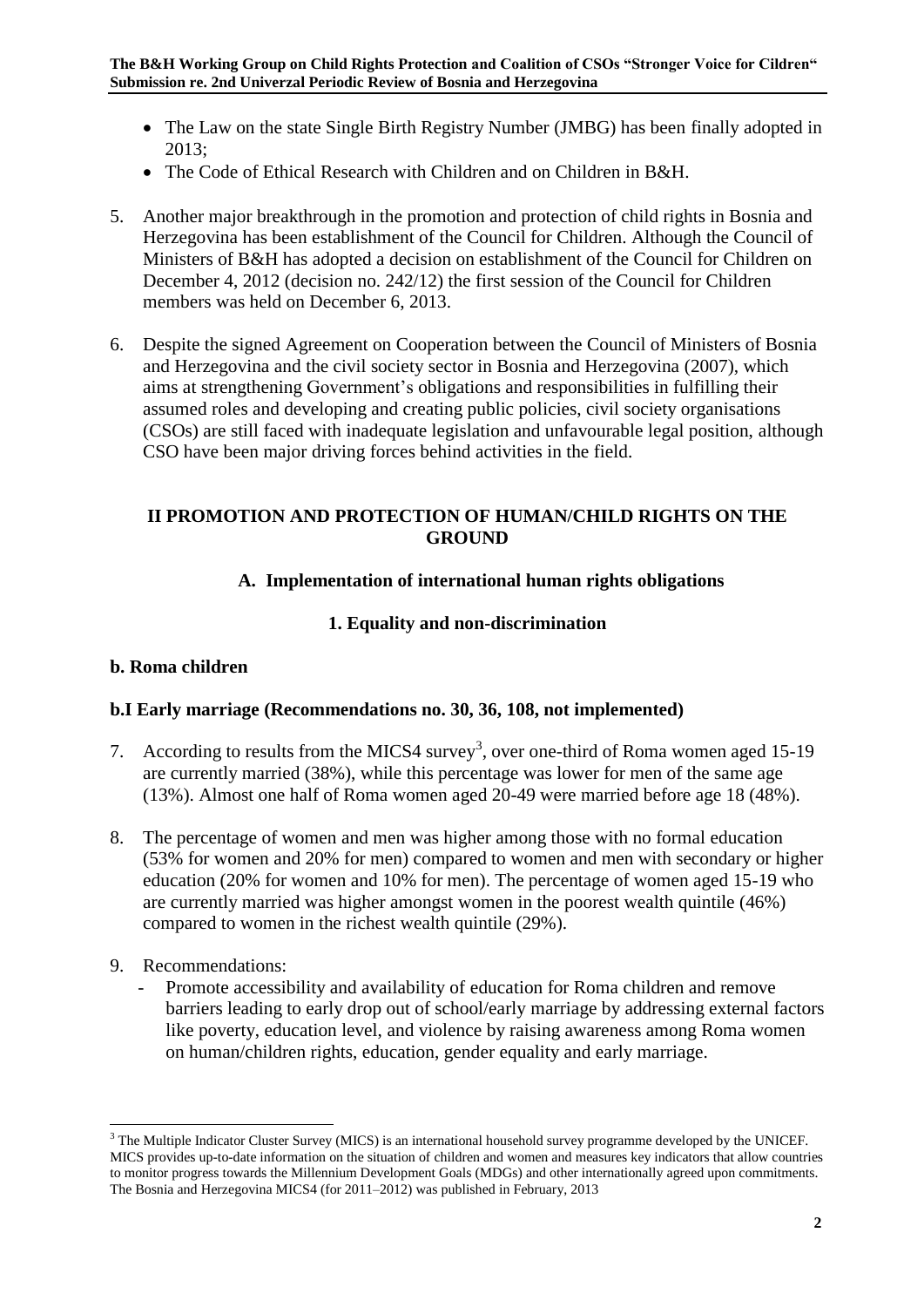### **2. Right to life, liberty and security of the person**

#### **c. Violence against children (Recommendations no. 27, 61, 75 partly implemented)**

- 10. In late 2012, Bosnia and Herzegovina adopted and ratified the Council of Europe Convention on the Protection of Children against Sexual Exploitation and Sexual Abuse (Lanzarote Convention). Further changes must take place to harmonise Bosnia and Herzegovina legislation with standards in the area of protection of children from sexual abuse. These are mostly concerning the changes in Criminal laws and Laws on social protection.
- 11. Physical punishment is still a recurrent practice in Bosnia and Herzegovina as revealed by the findings from MICS4 below:
	- More than half of children (55.2% of all children and 57% of Roma children) aged between 2-14 years had been subjected to a form of violent discipline used by their parents or other adult household members;
	- It is worrisome that the use of violent methods for discipline by parents is more prevalent (55.2% of parents) than the use of non-violent methods (34.2% of parents;
	- 42% of children were subjected to psychological aggression and a staggering 40% were physically punished, of which 5% experienced severe physical punishment;
	- There are also connections between wealth index of parents and use of discipline methods. Only 30% of the parents from the poorest wealth index use non-violent discipline methods, while 42.6% of the parents from the richest quintile do so;
	- 44% of the household heads that have reached / completed "higher education" use non-violent methods, compared to 29.1% with primary education level;
	- When it comes to severe physical punishment, 1.7% of the richest quintiles use severe physical punishment methods toward their children, compared to 6.8% from the poorest quintile. When we cross-reference this indicator with the education of the household head, we can see that the highest the education, the less they use severe physical punishment;
	- 44.3% of boys are victims of physical punishment than (compared to 35.8% of girls).
- 12. The data gathered by authorities are far from reflecting the reality as the majority of cases of violence go unreported. The limited capacity and somehow ineffective allocation of resources to Centres of Social Work and absence of systematized case management make it more difficult for the system to provide adequate support and prevent cases of violence, to prevent family's separation and provide adequate services to children and their families in general. The large presence and relatively easy accessibility to small weapons also increases the potential for violence, which could lead to death or permanent injuries.
- 13. Based on an epidemiological study conducted by the Sarajevo University on prevalence of children victims of violence and neglect conducted among children between 11 and 16 years old, 75,5% of the interviewed children were subject to physical violence, 67,7% to psychological, 18,6% to sexual harassment (9,75% via contact), and 48% to neglect. Violence against children is considered a private family matter by the majority.
- 14. Additionally there is scarce understanding that violence is not just in its physical form. Psychological or indirect violence are not considered as violence; people believe that only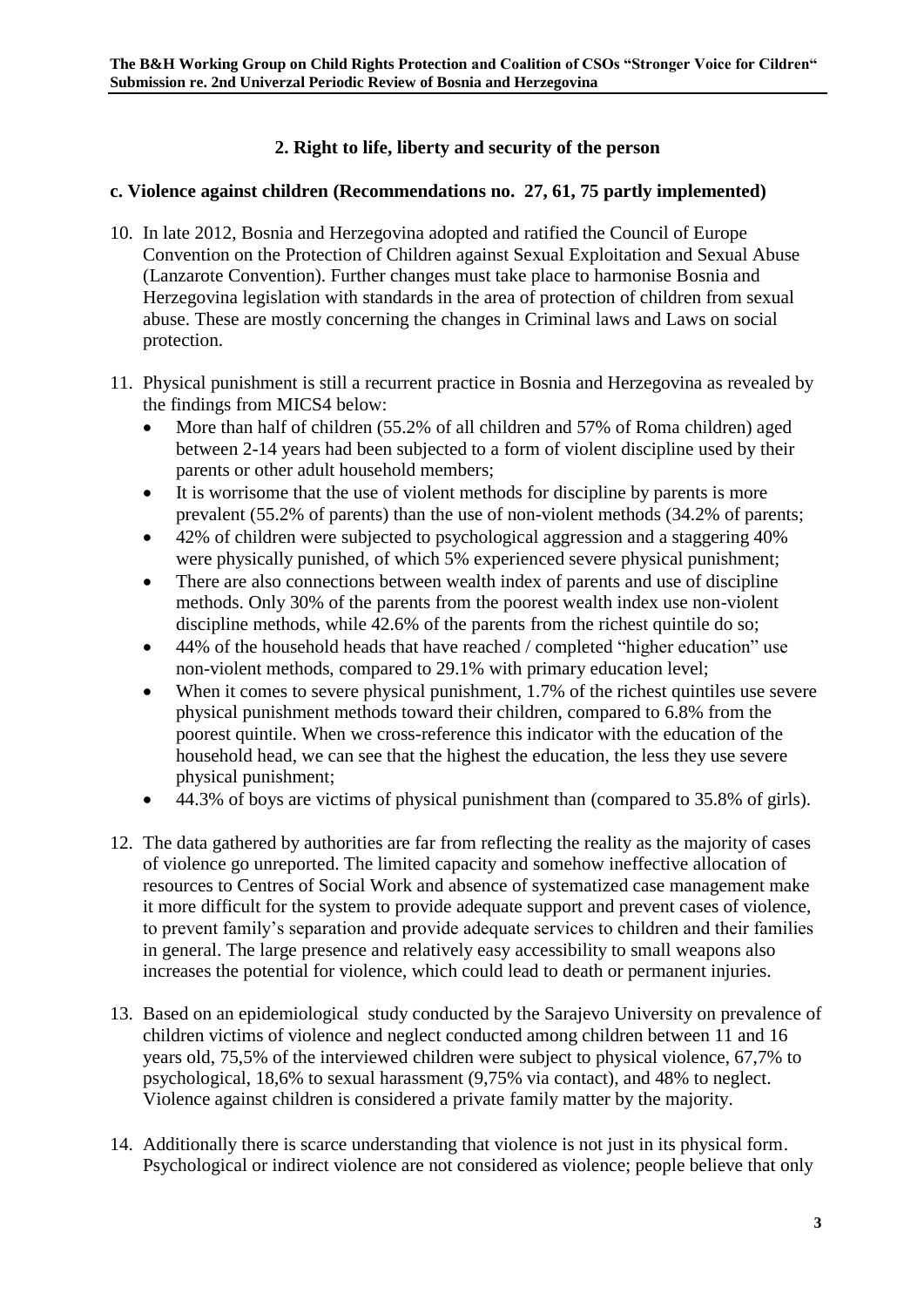physical violence can be qualified as such. Across the country, there is a general tendency not to report cases of violence against children if committed by parents or caregivers as those are considered family matters and many believe they are pertaining to the private sphere. Hence programmes to enhance parenting skills must be designed and implemented throughout the country as they can have a great effect in decreasing violence against children.

- 15. Public perception of corporal punishment changed over the years in terms of awareness. Most of the population is now aware that the physical punishment is not an appropriate behaviour, however, when it comes to the actual practice, violence is hidden and perceived as a family issue (belonging to the private sphere) and not a social issue. Verbal and psychological violence and bulling are almost not recognised. Cyber violence and bulling are also not recognised as an increasing danger, with the daily use of social media by most of the children and adolescents.
- 16. There is a generally a restricted and narrow systemic response to prevention of familybased or peer violence. General public is not aware of the referral mechanisms, responsibility and reporting lines. Overall, lack of individual responsibility in prevention and treatment of violence is evident, and the general public tends to transfer all the responsibilities to the relevant institutions which capacities are extremely limited and without strategic approach in communicating anti-violence campaigns or community based activities. On the other hand, the State authorities do not have enough services, such as shelters, to temporarily host victims of violence. The existing few are CSO-run and donors funded.
- 17. In reporting on violence against children, media are frequently violating child rights by discovering the identities of children and reporting in sensationalistic manner. The lack of the media responsibility is directly connected to a crippled legislative framework and low control over printed media, especially the internet-based ones.
- 18. Recommendations:
	- The Government should introduce legal prohibition of corporal punishment of children into legal system;
	- The Government should ensure implementation of the Strategy on Combating Violence against Children 2011-2015 and ensure resources for its full implementation.

## **d. Juvenile Justice (Recommendation no. 74 partly implemented)**

- 19. Currently, the state is functioning without overall strategy in this area. The Strategy against Juvenile Offending for the period 2011–2014 was drafted but has not been adopted by the Council of Ministers of B&H while the Coordination Body established in 2008 has not been operational since 2010. There is no specific and harmonized legal framework to appropriately define the treatment and protection of children and minors in conflict with the law at the lower (entities and District Brčko) level of authority in the country.
- 20. In regards to the diversion and alternative measures, in compliance with international standards, the new Laws on protection and treatment of children and juveniles in criminal proceedings (adopted in Republika Srpska in 2010, District Brčko in 2012 and Federation of B&H in 2013) offer more opportunities to divert juveniles away from formal proceedings. By laws, the police, prosecutors and judges must consider applying a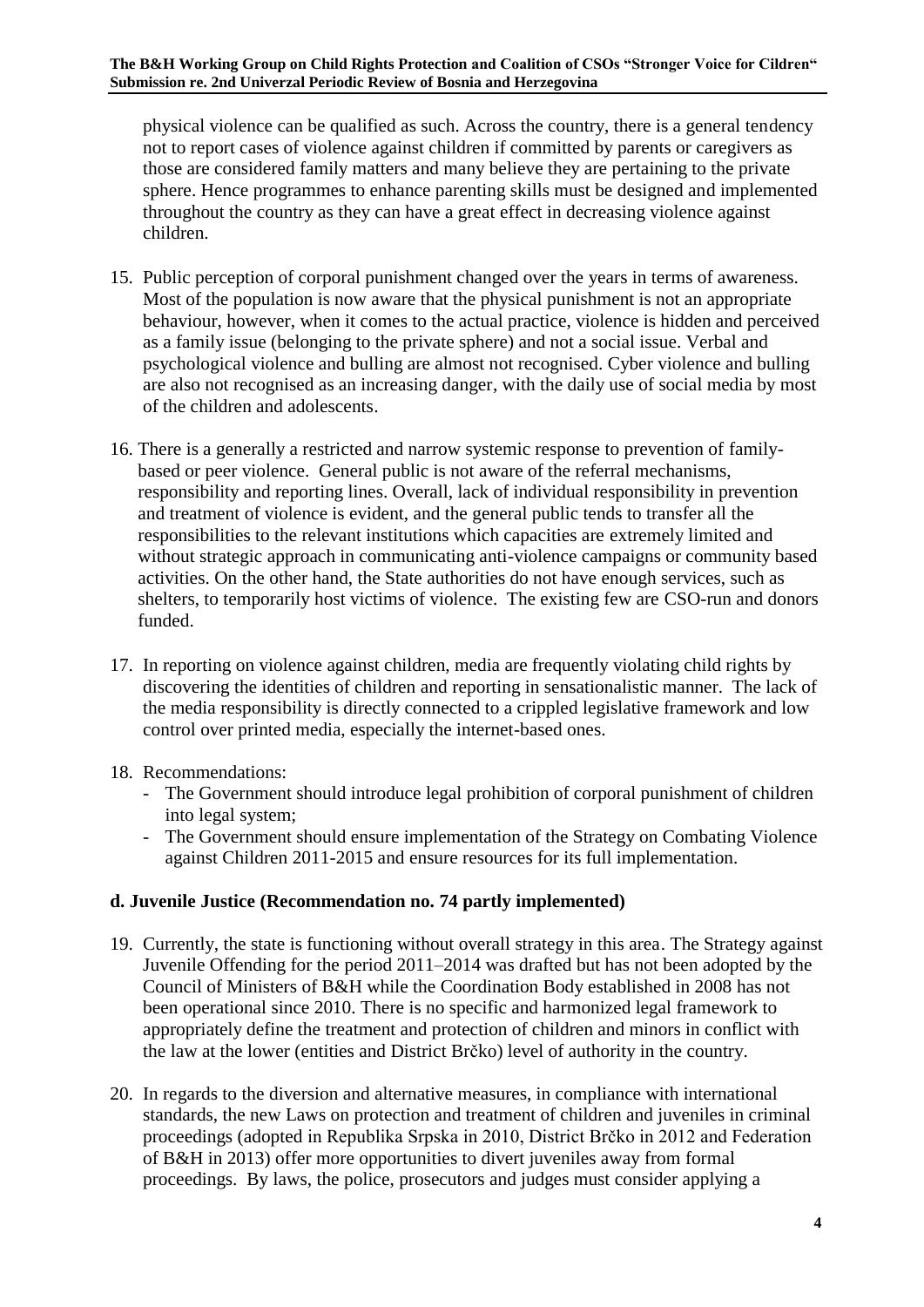correctional recommendation as a form of diversion. The measures of police warning and correctional recommendations are considered "diversion", and effectively avoid formal juvenile proceedings. These measures are rarely used, even in the Republika Srpska, after two years of these obligatory provisions being in place.

21. The decentralization of social services has negatively affected the quality of social services at the community and municipal levels. This has implications for efforts to prevent juvenile offending and to protect children at-risk of committing violence and abuse in homes and schools. Such risks are linked to children and adolescents engaging in behaviour that can lead to being in conflict with the law. Working with children at-risk of committing an offence falls under the competency of the Centres for Social Work, although they have little time or resources to devote to this category of children. Other than the Centres for Social Work, there are no programmes which can respond to the needs of these children. According to data from the statistical agencies/institutes in Bosnia and Herzegovina, in 2012 the CSWs identified 4,020 children in the Federation of B&H and 3,516 children in the Republika Srpska as children at-risk.

### 22. Recommendations:

- The governments at Republika Srpska, Federation of B&H and District Brčko level should allocate the necessary human, technical and financial resources to ensure implementation of alternative measures to detention and forms of rehabilitation for children in conflict with the law, and ensure that children are not detained together with adults;
- The governments at Republika Srpska, Federation of B&H and District Brčko level should create preconditions to refer criminal case involving juveniles and young adults to mediation at all stages of criminal procedure.

## **3. Right to privacy, marriage and family life**

### **e. Children without parental care (Recommendation 29, partly implemented)**

- 23. Both the Federation of B&H and Republika Srpska adopted relevant policies which promote alternatives to institutional care and overall reform of the institutional system including: the Policy for the Protection of Children Deprived of Parental Care and Families at Risk of Separation in FB&H, 2006-2016, and the Republika Srpska Strategy for Enhancement of Social Welfare of Children Without Parental Care with an Action Plan, 2009-2014. In 2012 Federation of B&H also adopted an Action Plan for the implementation of the Federation of B&H Policy. Unlike the Federation of B&H Policy, the Republika Srpska Strategy makes no explicit commitment to de-institutionalisation, but remains dedicated to development of family forms of care. In 2013, Federation of B&H started developing its De-institutionalisation Strategy document.
- 24. Federation of B&H also adopted the Strategy for Equal Opportunities for Persons with Disabilities in Federation of B&H 2011-2015 while the Republika Srpska passed the Strategy on Enhancing the Social Position of Persons with Disabilities in Republika Srpska 2010-2015, both of which promote social inclusion of children and adults with disabilities.
- 25. Despite the strategic commitment of both entities to transform the child care system from one which favours institutionalisation to one which promotes and develops family-based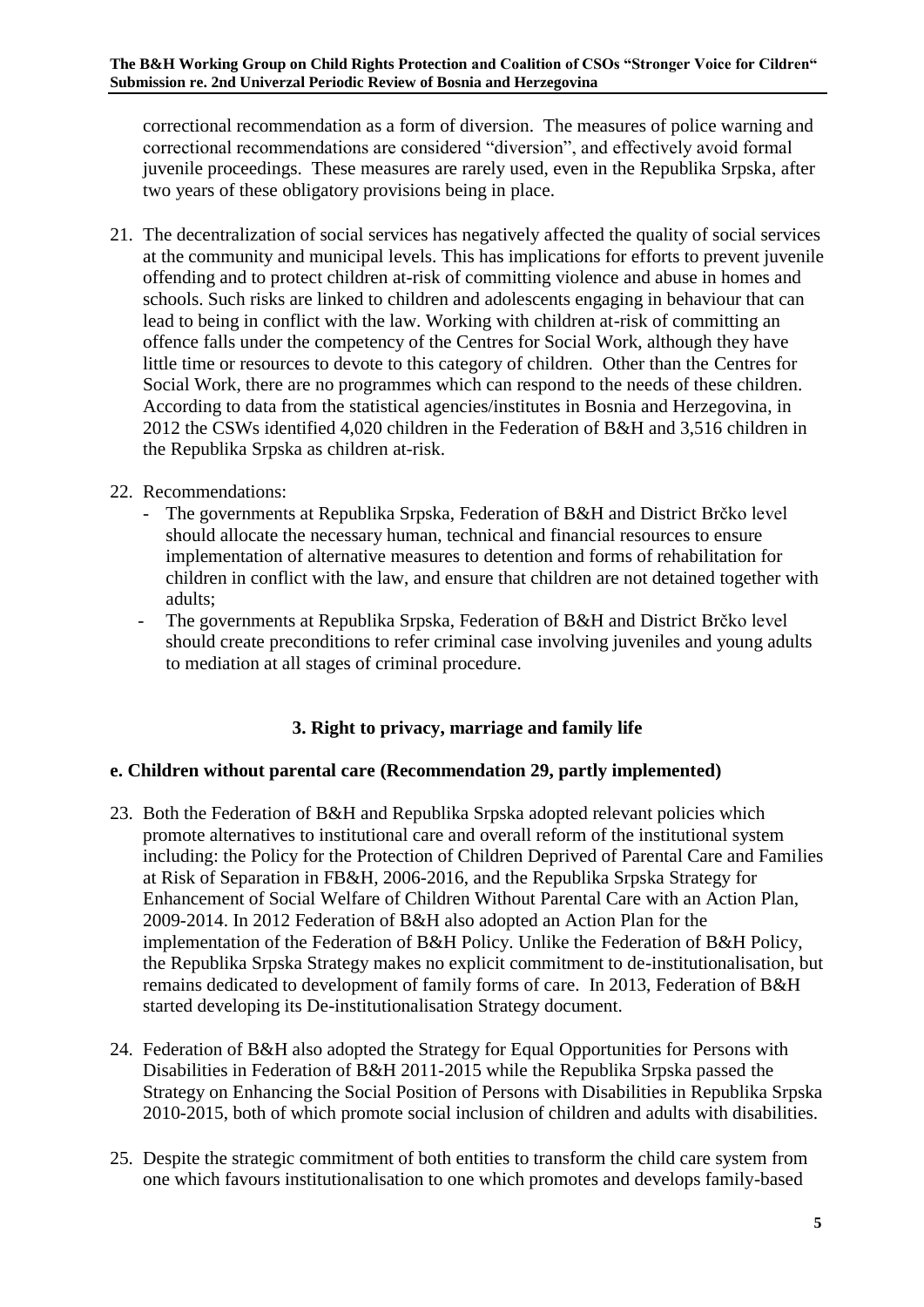care, residential placement is the first point of call and still the most frequently used option throughout Bosnia and Herzegovina both for children without parental care and for children with disabilities.

- 26. Currently there are over 2,000 children in institutional care in Bosnia and Herzegovina. Around 1,000 children are living in 13 public and privately run institutions for children without parental care. There are an additional 1,000 children with disabilities in specialised institutional care facilities. Alarmingly, many of these children are housed alongside adults with disabilities. Some public institutions are home to more than 50 children<sup>4</sup>.
- 27. Nearly 10% of children in institutional care are under three<sup>5</sup>. Although legal provisions exist to prevent children under three being placed in institutions in some parts of Bosnia and Herzegovina, this is not the case nationwide and the practice prevails due to lack of alternative care options.
- 28. In recent years, as a result of internationally-funded projects led by CSOs, foster care has been developed in some parts of the country, and support programmes were implemented targeting families at risk of separation and young adults leaving care. Professional standards were developed for five child protection services, but these have not been officially adopted or put into practice.
- 29. Recommendations:
	- The governments at Republika Srpska, Federation of B&H and District Brčko level should adopt strategies for deinstitutionalisation of child care and re-allocate existing budget funds from institutional to alternative family-based forms of care;
	- The governments at Republika Srpska, Federation of B&H and District Brčko level should ensure development of services and capacity building for childcare professionals to adequately support vulnerable parents and their children;
	- No child under the age of 3 should be placed in any form of residential care and this should be explicitly stated in relevant entity and cantonal legislation on social protection.

## **4. Right to education**

### **f. Early Childhood Development and discrimination in education (Recommendations no. 23, 29, 37, 42, 96, 106, 120 not implemented)**

- 30. Preschool education in Bosnia and Herzegovina has been marginalized for a number of years, and although the country shows progress since last MICS (from 6% in 2006 to 13% in 2012), this is still unsatisfactory and too low and the lowest in the region.
- 31. When it comes to Roma, preschool attendance is almost non-existent. Only 1.5% of Roma children attend it. The pattern between poverty, wealth index and mother's education is very similar to the one that correspond with the general population. No Roma children

<sup>.</sup> <sup>4</sup> Deta presented bysed on the Statistical Bulletin on Social Welfare in Republika Srpska no. 10, Institute for Statistics of

Republika Srpska, 2012 and the Statistical Bulletin 169 on Social Welfare in FBiH in 2011, Federal Office of Statistics, 2012  $5$  UNICEF Monitoring Situation of Women and Children in Central and Eastern Europe and CIS (TransMonEE) database 2012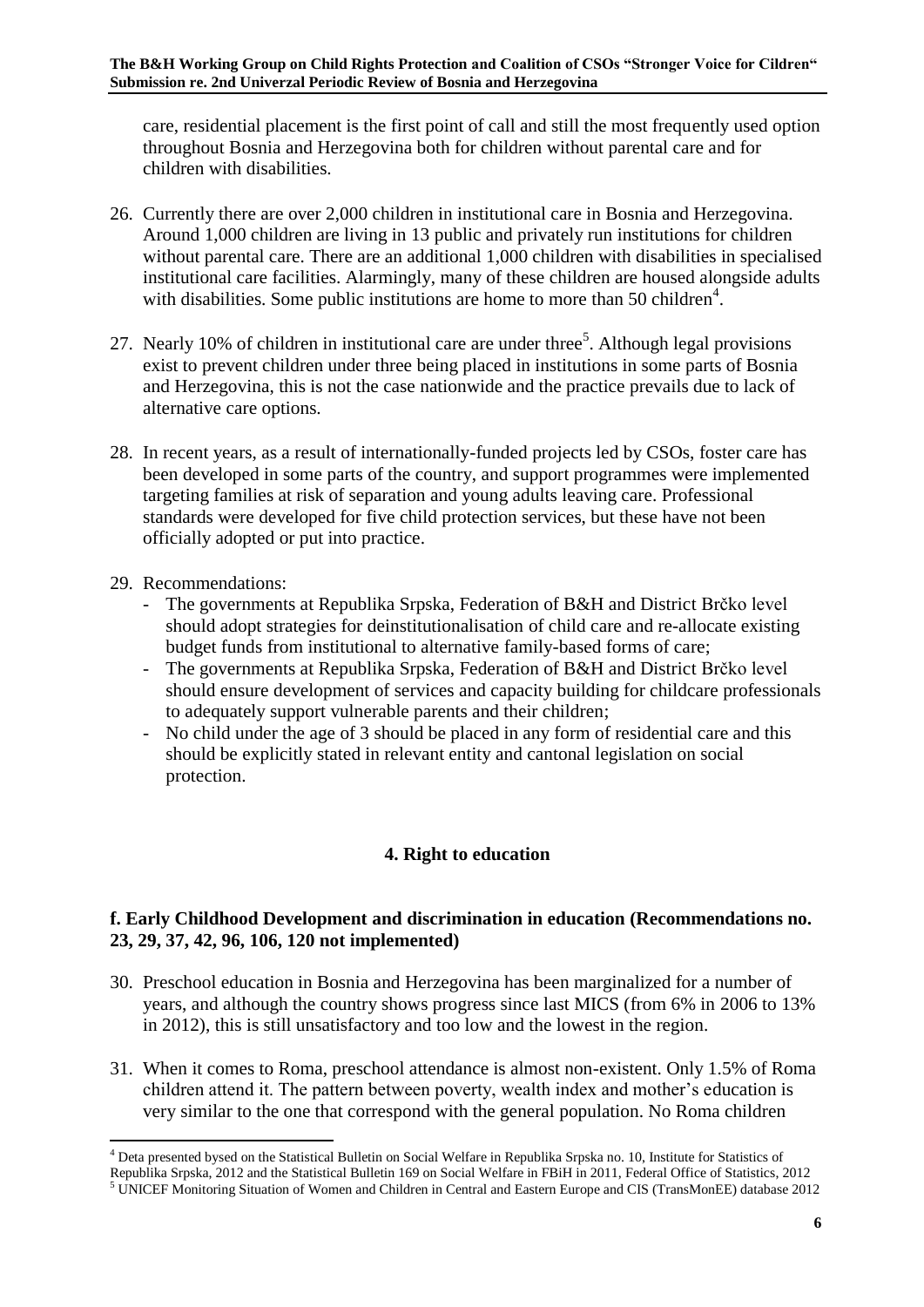attend preschool from those households where a mother has no education at all while that number goes slowly up with mothers who have at least primary education. Regarding the wealth index, no Roma children from the poorest quintile attend preschool, 3.3% from the second poorest quintile, and 4.2% from the middle wealth index quintile. 1.4% of Roma boys attend early education programmes versus 1.6% of girls (1.9% of them in the Republika Srpska and 1.6% in the Federation of B&H).

- 32. The Framework Law on Pre-school Upbringing and Education of B&H adopted in 2007 stipulate that there is one year compulsory of pre-primary education. This was implemented to a considerable degree but in 2013 there are still 3 cantons (Central-Bosnia Canton, West-Herzegovina Canton and Herzegovina-Neretva Canton) which did not align their legislation with this strategy and RS where it is left optional. Additionally, the implementation of the Law is going slowly with only 2 out of 10 Cantons (Sarajevo and Zenica-Doboj Canton) in Federation of B&H that succeeded to encompass all children at age 5 with pre-primary program by the end of 2013.
- 33. According to the MICS4 data, attendance to early childhood education is still at the very low level as revealed by the findings from below.
	- Most children who come from poor households and with low levels of education do not attend any preschool education programs. Although average rate for attendance of early education is 13.1% in B&H, only 1.6% of children from the poorest quintiles attend preschool compared to 31.1% from the richest quintile;
	- Moreover, 1.7% of children whose mother has only primary school education attend early education, while that is the case for 35% of children whose mother has higher education;
	- In urban areas, 22.8% of children attend preschool, while in rural areas that number drops to 7.9%.
	- There are also regional differences in the country, and in the RS 10.3% of children attend early education programs, while in the FB&H it is 14.4%;
	- More girls than boys attend preschool (14% females, 12.2% males).
- 34. Gender does play a role in attendance rates at organised early childhood education programmes in rural areas (10% for boys and 5% for girls in rural areas). Differences also exist for girls aged 36-59 months by settlement type: girls this age living in rural areas have lower attendance rates compared to their counterparts in urban areas – 5% attendance in rural vs. 29% in urban for girls.
- 35. In Bosnia and Herzegovina, cultural and ethnic isolation is built into the education system as much as into social life. In fact, the most blatant evidence of ethnic divisions and the segregation of children is the reality of ethnically homogenous schools throughout the country, as well as the phenomenon of the "two schools under one roof" where children are segregated from each other based on their ethnicity or nationality (they still attend the same school but usually in different time blocks as to decrease the interaction among children from different ethnic groups; or in some cases the children enter through different doors and school bell rings at different times). Most children in Bosnia and Herzegovina are being taught to respect and value only the tenets of their own ethnic group rather than being taught diversity and multi-culturalism. Some of the reasons as to why that is so, lie in the fact that Bosnia and Herzegovina went through a war. Additionally, pro-nationalistic political parties (which are more or less most prominent throughout the country) have continued the legacy of the ethnic preferences and although the country is at peace now,